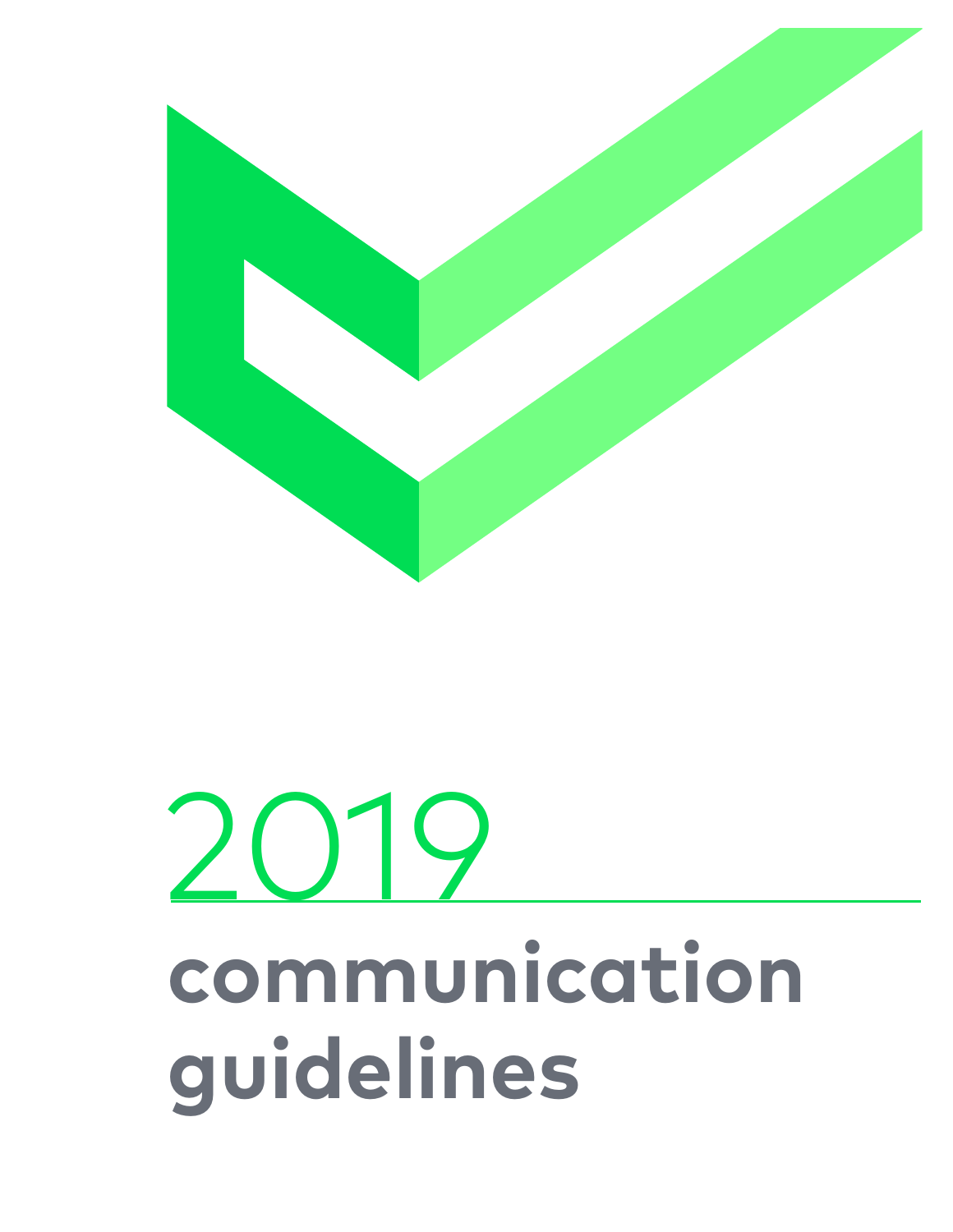

**receiver.** While it seeks to achieve the organization's strategic objectives, it cannot do so effectively unless it uses a receiver-focused approach in both content and context.

- **The primary responsibility for internal communication lies with managers and supervisors.** Face-to-face communication with the immediate manager is the most effective form of communication and is the way associates prefer to receive information relating to their job.
- **Organizational Communication is a management process**, with a specific business purpose and disciplined methods of development, implementation and measurement. It is accomplished through a strategic communication plan reviewed and approved by senior management.
- **Communication must be grounded in the interests and language of the**
- **Communication is a conversation.** It is a dialogue based on openness, sharing and participation. Communication must flow top down, bottom up and across the organization.
- **Communication is a change agent.** The purpose of communication is not just to convey information, but to influence behavior by persuading people to take action toward the organization's objectives.
- **Communication must be compelling and continuous.** As it must compete for the receiver's attention, communication must use compelling and creative ways to deliver its message. To be remembered and internalized, communication needs to be continuous and consistent.
- **Communication must be credible.** Without a high degree of credibility on the part of the messengers, the integrity and believability of the message will be lost, and the whole communication process will be a waste of resources.

# **guiding principles for effective communications**

| <b>PAGE 2:</b>   | <b>Guiding Principles for</b><br><b>Effective Communications</b>                              |
|------------------|-----------------------------------------------------------------------------------------------|
| <b>PAGE 3-6:</b> | <b>Cascading Communication</b><br><b>Framework and Guidelines</b>                             |
| <b>PAGE 6-9:</b> | <b>Templates and Guidelines for Announcing</b><br><b>New Hires, Promotions and Departures</b> |
| <b>PAGE 10:</b>  | <b>Guidelines for other</b><br><b>Business Update Communications</b>                          |
| <b>PAGE 11:</b>  | <b>Space for notes</b>                                                                        |
|                  |                                                                                               |

# **TABLE OF CONTENTS**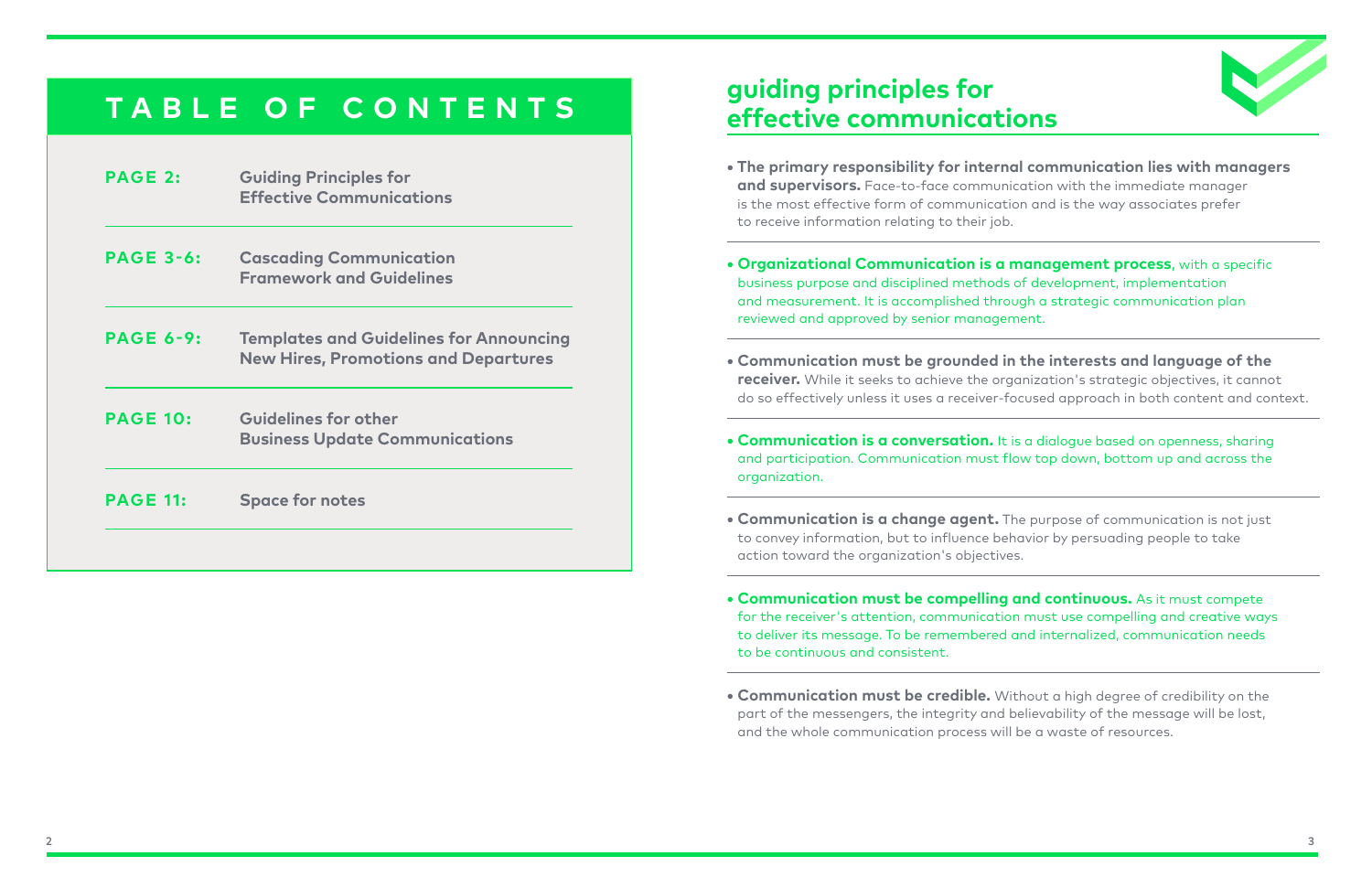

# **sharing information following expanded leadership meetings**

# **reinforcing ceo/executive messages & weekly wrap-up**

#### **AVAILABLE CONTENT:**

• Use the Key Takeaways, PDF PowerPoint presentation and/or videos provided to you

### **COMMUNICATION GUIDELINES:**

- Schedule a Team or Department Meeting OR add this topic to the agenda of a previously planned meeting
- Review the high-level topics, solicit feedback and ask if anyone has questions
- Consider a quiz after this review session to gauge how much information has been absorbed and see where you can explain more
- Make the meeting fun by including candy, swag, etc.
- Share your team's feedback (as appropriate) with senior leadership

#### **AVAILABLE CONTENT:**

• Use the email distributed to all associates by Communications team

### **COMMUNICATION GUIDELINES:**

- Re-send the message to your Team or Department with a personalized message explaining what this means to them
- Have a discussion in Department/Team Meetings
- Consider a quiz after this review session to gauge how much information has been absorbed and see where you can explain more
- Make the meeting fun by including candy, swag, etc.
- Share your team's feedback (as appropriate) with senior leadership

# **sharing information following town halls**

# **using the cascading communication framework**

#### **AVAILABLE CONTENT:**

• Use the Key Takeaways, PDF PowerPoint presentation, and/or videos provided to you

#### **COMMUNICATION GUIDELINES:**

- Follow the Communication Framework outlined for your organization
- Review the Key Takeaways, solicit feedback, and ask if anyone has questions
- Consider a quiz after this review session to gauge how much information has been absorbed and see where you can explain more
- Make the meeting fun by including candy, swag, etc.
- Share your team's feedback (as appropriate) with senior leadership

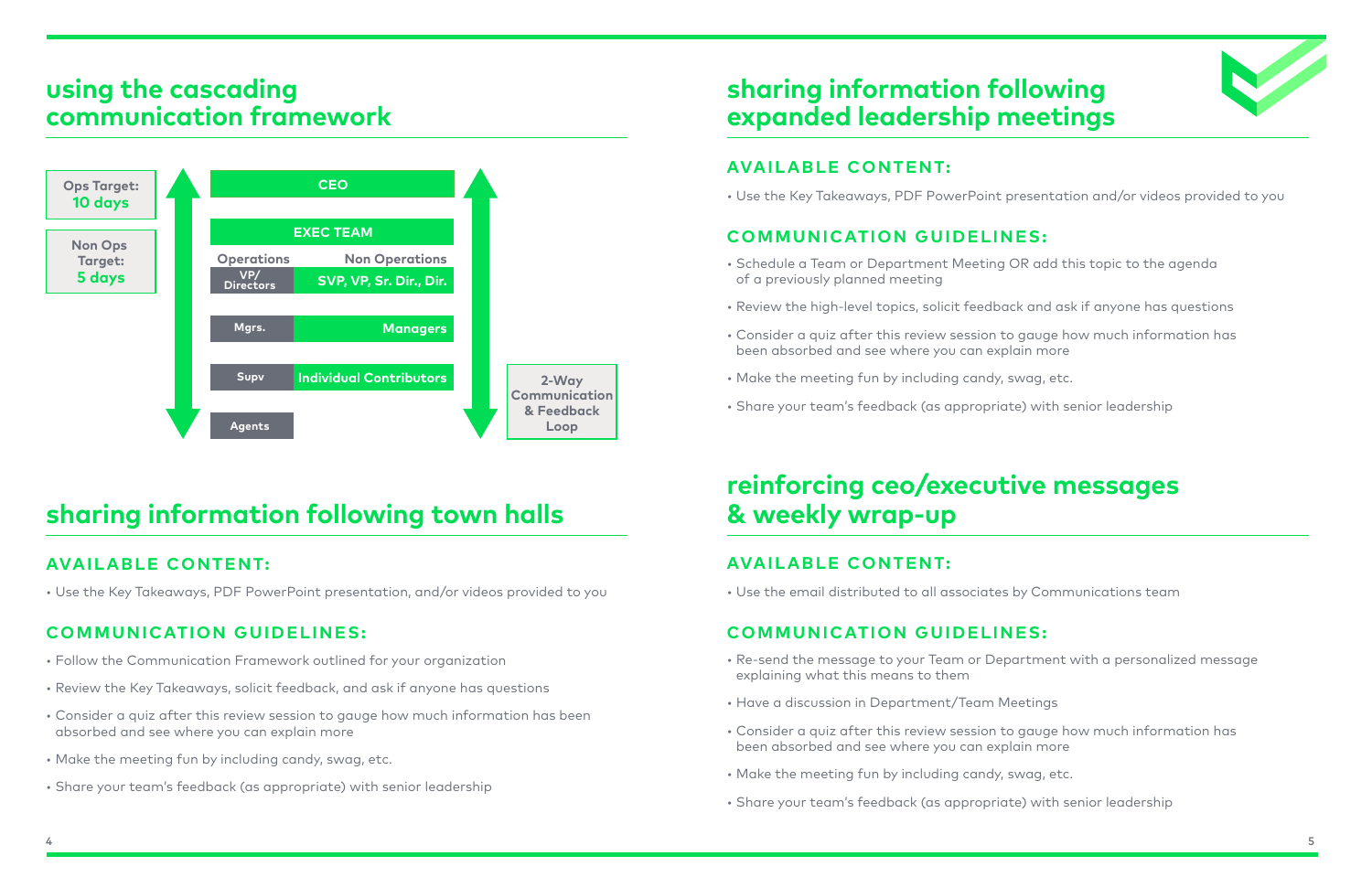# **new hires** (click [here](http://interchange/Communications/Managers%20Toolkit%20Documents/CCHS%20Communication%20New%20Hire%20Template%2010.18.18%20FINAL.pdf) for template)

# **process**

#### Team,

- I'm pleased to share that **{full name}** has joined CCHS as **{Title}** starting **{when?}**
- **{Name}** brings **{X}** years of experience **{doing what}** for who **{list 2 roles max?}.**
	-
	-
	-

and will be reporting to **{whom?}.** 

**{Include how the prior role is relevant/supportive to current role.}**

**{Name}** earned his/her **{degree}** in **{what}** from **{who/where}.**

**{Include limited personal and residential information as you see fit.}**

Please join me in welcoming **{Name}** to CCHS.

**{Your Name}**

| <b>Communication</b>                                                                 | <b>Owner</b>             | <b>Audience</b>                                                                                                                                                                            | <b>Process</b>                                                                                                                                                                                                                                 |
|--------------------------------------------------------------------------------------|--------------------------|--------------------------------------------------------------------------------------------------------------------------------------------------------------------------------------------|------------------------------------------------------------------------------------------------------------------------------------------------------------------------------------------------------------------------------------------------|
| <b>VP or Director</b><br><b>Announcement</b>                                         | Executive<br>Lead        | - Directors and above (ELT)<br>- New hire's department<br>- Consider Supervisors<br>as well if it's a highly<br>visible position that<br>impacts a significant<br>part of the organization | - Executive Lead to draft<br>announcement and review<br>with Communications<br>- Use memo template format<br>- Hiring Manager or<br><b>Communications distributes</b><br>announcement<br>- Press release is decided<br>on a case-by-case basis |
| <b>Manager</b><br><b>Announcement</b>                                                | <b>Hiring</b><br>Manager | - New hire's department<br>- Associates who will work<br>closely with the new hire                                                                                                         | - Announce via an email<br>from the Hiring Manager                                                                                                                                                                                             |
| <b>Non-Leadership</b><br><b>Corporate</b><br><b>Associate</b><br><b>Announcement</b> | <b>Hiring</b><br>Manager | - New hire's department<br>- Associates who will work<br>closely with the new hire                                                                                                         | - Announce via an email<br>from the Hiring Manager                                                                                                                                                                                             |
| Agent<br><b>Introduction</b>                                                         | Supervisor               | - Associates who will work<br>closely with the new hire                                                                                                                                    | - Supervisor walks new hire<br>around and introduces him/her<br>to unit team members                                                                                                                                                           |





# **encouraging participation in events and surveys**

# **announcing new hires, promotions, and departures**

#### **AVAILABLE CONTENT:**

• Use the email distributed to all associates by the Events, HR or Communications team

#### **COMMUNICATION GUIDELINES:**

- Consider re-sending the message to your Team or Department with a personalized message
- Have a discussion in Department/Team Meetings
- Share your team's feedback (as appropriate) with senior leadership

#### **COMMUNICATION GUIDELINES & BEST PRACTICES:**

- Identify your audience (i.e. Department or broader, Sunrise or Anderson, etc.)
- Follow the sample templates provided
- Have your direct supervisor review the announcement
- For more detailed or executive announcements, provide a draft and schedule a call with Communications (please give a minimum of three days for support)
- For VPs and above, provide your draft of the internal announcement to Communications so that they can prepare a press release and schedule a follow-up call to gather more information.
- Set up the announcement in Outlook in memo format with To, From, Date, Re: and using the CCHS Logo
- Send the announcement to select groups (announcements going to ALL ASSOCIATES must be sent by Communications)
- Always BCC recipients, vs. putting recipients in the TO section.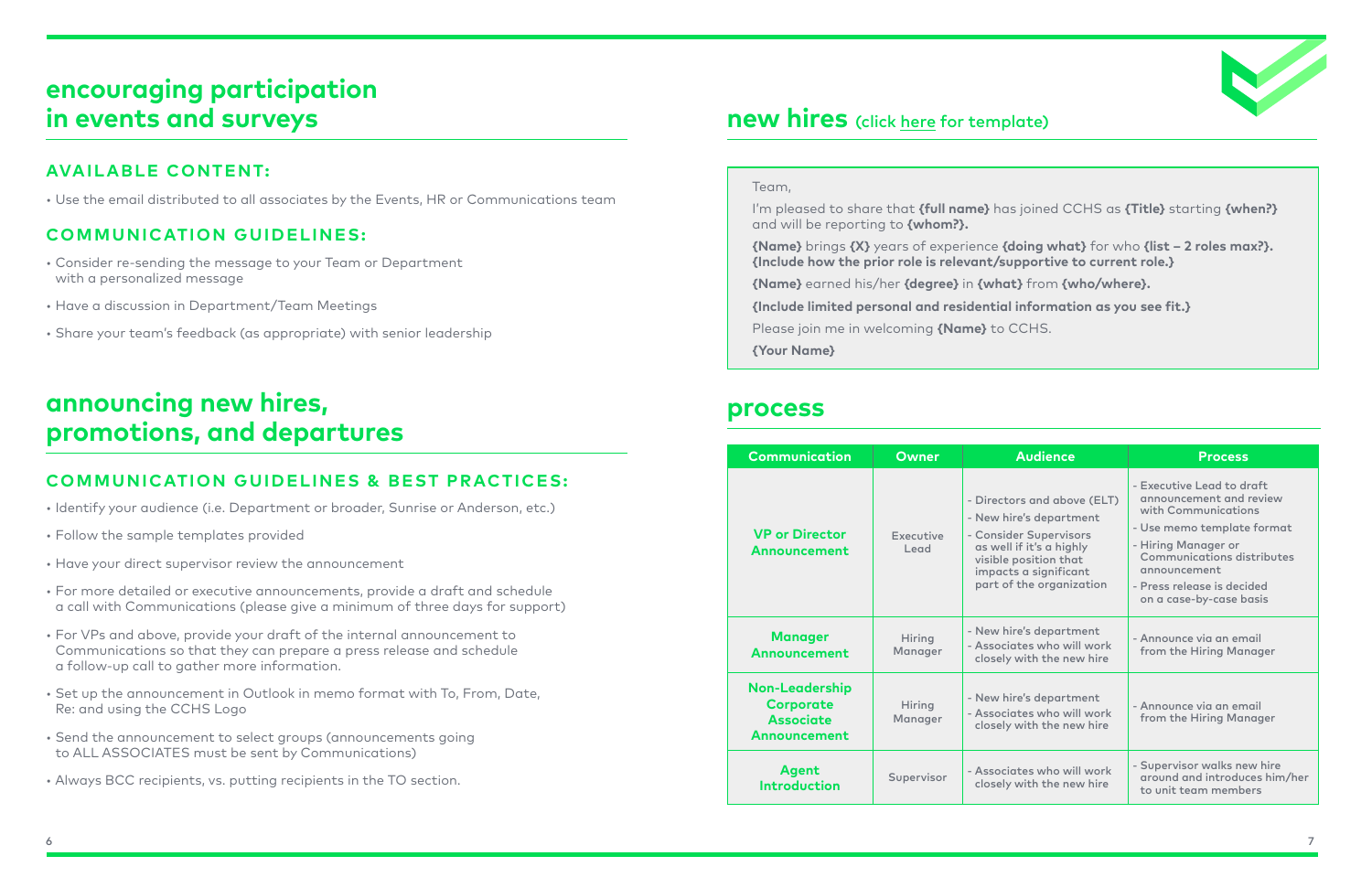

## **process**

#### Team,

**{Full Name/Title}** is leaving CCHS to pursue a new opportunity. His/her last day will be **{Date}.** 

**{Name}** joined the company in **{year, if lengthy tenure}** and managed **{provide details as you see fit}.** 

Please join me in thanking **{Name}** for his/her contributions and in wishing him/her well.

If you were working with **{Name}** and need immediate support, please don't hesitate to contact me so we can provide you and your area of the business with a seamless transition.

**{Your Name}**

| <b>Communication</b>                                                                 | <b>Owner</b>          | <b>Audience</b>                                                                                                               | <b>Process</b>                                                                                                                                  |
|--------------------------------------------------------------------------------------|-----------------------|-------------------------------------------------------------------------------------------------------------------------------|-------------------------------------------------------------------------------------------------------------------------------------------------|
| <b>VP or Director</b><br><b>Announcement</b>                                         | <b>Executive Lead</b> | - Managers and above<br>- Associate's department<br>- Associates or departments<br>who may work closely with<br>the Associate | - Executive Lead to draft<br>announcement and review<br>with Communications<br>- Executive Lead to<br>announce via email<br>- Use memo template |
| <b>Manager</b><br><b>Announcement</b>                                                | Supervisor            | - Associate's department<br>- Associates who work<br>or will work closely with<br>employee being promoted                     | - Announce via an email<br>from Supervisor                                                                                                      |
| <b>Non-Leadership</b><br><b>Corporate</b><br><b>Associate</b><br><b>Announcement</b> | Supervisor            | - Associate's department<br>- Associates who work<br>or will work closely with<br>employee being promoted                     | - Announce via an email<br>from Supervisor                                                                                                      |
| <b>Agent</b><br><b>Introduction</b>                                                  | Supervisor            | - Associates who work<br>or will work closely with<br>employee being promoted                                                 | - Supervisor to verbalize<br>to other agents when<br>time permits                                                                               |

# **promotions and transfers** (click [here](http://interchange/Communications/Managers%20Toolkit%20Documents/CCHS%20Communication%20Promotions%20and%20Transfers%20Template%2010.18.18%20FINAL.pdf) for template)

#### Team,

I am pleased to share with you that **{Name}** has been promoted to **{Title}.** 

In his/her new role, **{Name}** will be responsible for **{Details Here}.**

**{Provide any background on prior role, past successes, etc. Be sure to note why/how prior experience has prepared them for this role.}** 

**{Note how this promotion will help the Team, Department and/or company achieve Enterprise Priorities and Business Goals.}**

In his/her new role, **{Name}** will be reporting to **{Name}.** 

Please join me in congratulating **{Name}** on his/her well-deserved promotion/expanded role/etc.

**{Your Name}**

#### **process**

| <b>Communication</b>                                                          | <b>Owner</b>          | <b>Audience</b>                                                                                                                     | <b>Process</b>                                                                                                                                     |
|-------------------------------------------------------------------------------|-----------------------|-------------------------------------------------------------------------------------------------------------------------------------|----------------------------------------------------------------------------------------------------------------------------------------------------|
| <b>VP or Director</b><br><b>Announcement</b>                                  | <b>Executive Lead</b> | - Expanded Leadership Team<br>- Associate's department<br>- Associates or departments<br>who may work closely with<br>the Associate | - Executive Lead to<br>draft announcement<br>and review with<br>Communications<br>- Executive Lead to<br>announce via email<br>- Use memo template |
| <b>Manager</b><br><b>Announcement</b>                                         | Supervisor            | - Associate's department<br>- Associates who work or will<br>work closely with the Associate                                        | - Announce via an<br>email from Supervisor                                                                                                         |
| Non-Leadership<br><b>Corporate</b><br><b>Associate</b><br><b>Announcement</b> | Supervisor            | - Associate's department<br>- Associates who work or will<br>work closely with employee<br>being promoted                           | - Announce via an email<br>from Supervisor                                                                                                         |
| Agent<br><b>Introduction</b>                                                  | Supervisor            | - Associates who work or will<br>work closely with employee<br>being promoted                                                       | - Supervisor to verbalize<br>to other agents in<br>department meeting                                                                              |

# departures (click [here](http://interchange/Communications/Managers%20Toolkit%20Documents/CCHS%20Communication%20Departures%20Template%20FINAL%2010.18.18.pdf) for template)